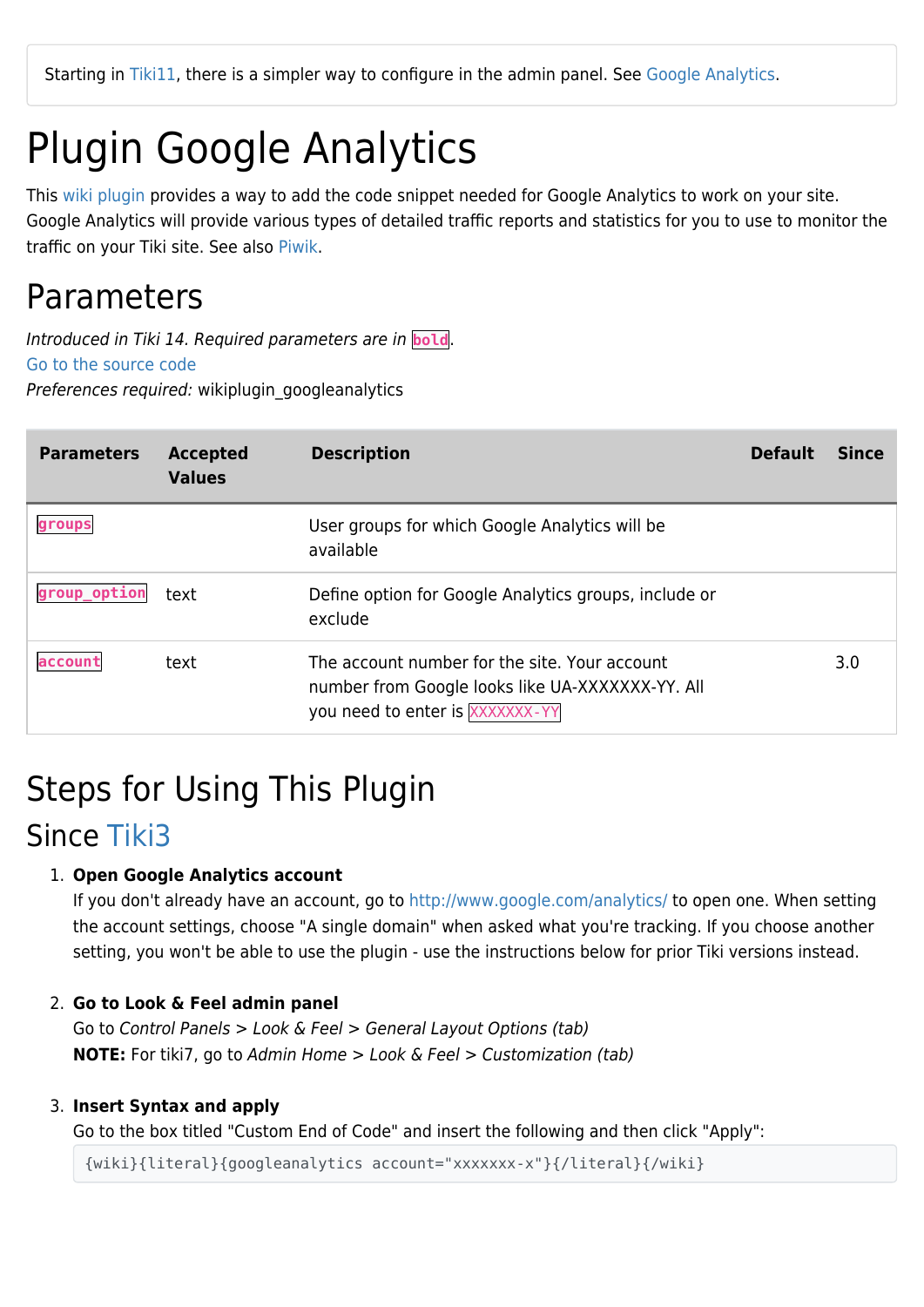Examples Basic Syntax

```
{googleanalytics account="xxxxxxx-x"}
```
## Alternate method

If you can't get the GOOGLEANALYTICS module to work, you can do something like this (also excludes admins from generating Google Analytics hits, and sets cookie so you can use G/A filters to exclude Admin hits even when not logged in):''

+ {if \$tiki\_p\_admin ne 'y'}{literal}<script type="text/javascript">  $var_{gas} = \frac{1}{2}$  \_gaq.push(['\_setAccount', 'UA-XXXXXXXX-1']); gaq.push([' trackPageview']); (function() { var ga = document.createElement('script'); ga.type = 'text/javascript'; ga.async = true; ga.src = ('https:' == document.location.protocol ? 'https://ssl' : 'http://www') + '.google-analytics.com/ga.js'; var s = document.getElementsByTagName('script')[0]; s.parentNode.insertBefore(ga, s); })(); </script>{/literal} {else} {literal}<script type="text/javascript"> var  $\text{gaq} = \text{gaq} \mid \text{[]}$  \_gaq.push(['\_setAccount', 'UA-XXXXXXXX-1']); qaq.push(['trackPageview']); gaq.push([' setVar', 'ga exclude']); (function() { var ga = document.createElement('script'); ga.type = 'text/javascript'; ga.async = true; ga.src = ('https:' == document.location.protocol ? 'https://ssl' : 'http://www') + '.google-analytics.com/ga.js'; var s = document.getElementsByTagName('script')[0]; s.parentNode.insertBefore(ga, s); })(); </script>{/literal}{/if}

## Prior Tiki Versions

This plugin didn't exist before Tiki3, but the code snippet that Google provides when you open a Google Analytics account can be added in prior versions as follows:

- **Version 2.0:** add to the footer at Admin Home > Look & Feel
- **Version 1.9:** add to templates/footer.tpl. Need to set "Edit templates" first in the Look & Feel admin panel